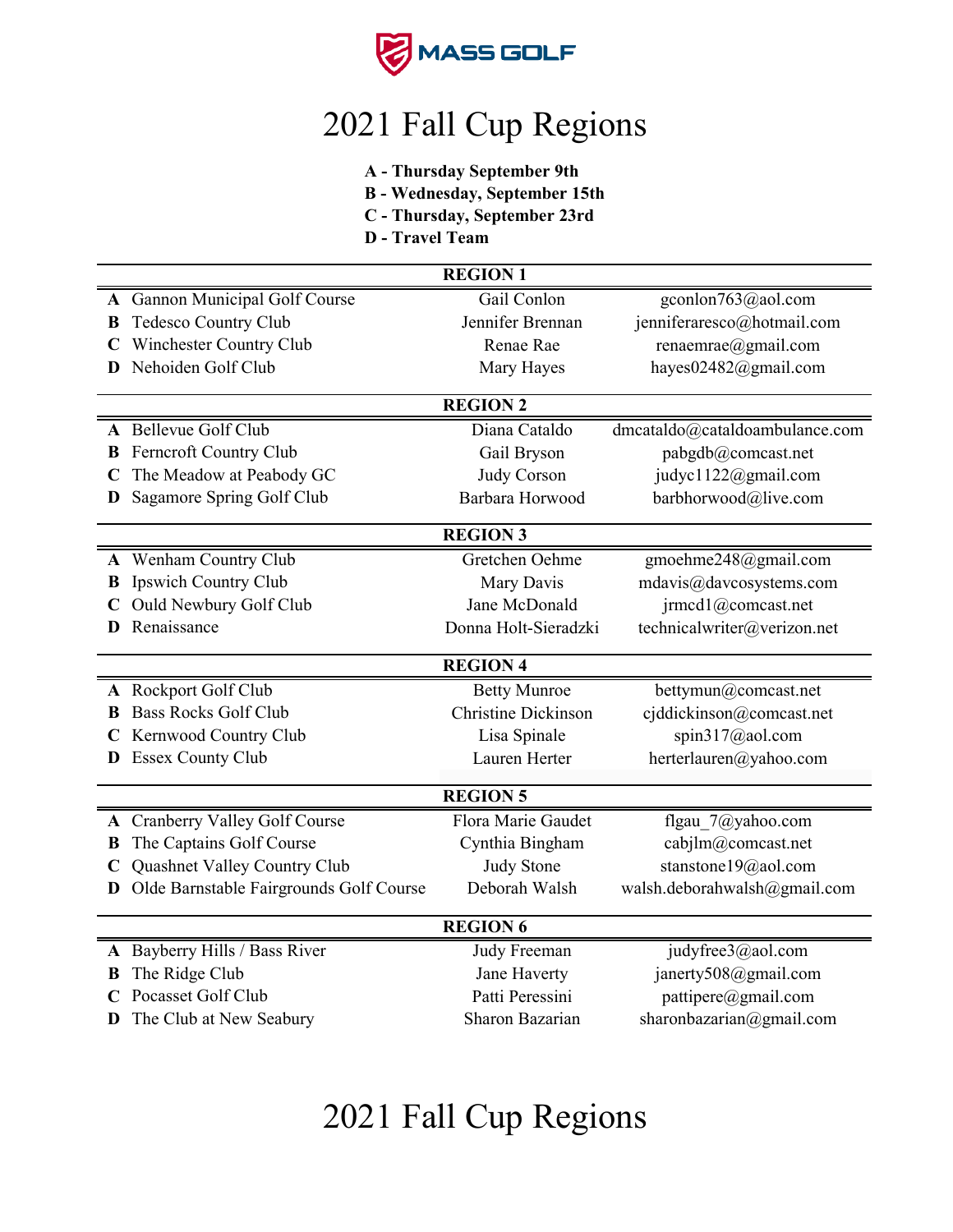

- **A Thursday September 9th**
- **B Wednesday, September 15th**
- **C Thursday, September 23rd**
- **D Travel Team**

| <b>REGION 7</b>  |                                                |                    |                                           |  |
|------------------|------------------------------------------------|--------------------|-------------------------------------------|--|
|                  | A Blue Hill Country Club                       | Linda Allen        | allenlj64@aol.com                         |  |
| B                | South Shore Country Club                       | Glenna Goodnow     | glennarealtor@gmail.com                   |  |
|                  | Scituate Country Club                          | Carolyn DiPesa     | crdipesa@aol.com                          |  |
| D                | Country Club of Halifax                        | Maureen Cawley     | mocawley@gmail.com                        |  |
|                  |                                                | <b>REGION 8</b>    |                                           |  |
|                  | A Walpole Country Club                         | Meredith Dunn      | mhobandunn@comcast.net                    |  |
| В                | Marshfield Country Club                        | Ann Kasimatis      | cpahughes@msn.com                         |  |
|                  | <b>Braintree Municipal Golf Course</b>         | Laura Nicholas     | lnich0512@gmail.com                       |  |
| D                | <b>Cohasset Golf Club</b>                      | Anne Nicholas      | arnicholas@comcast.net                    |  |
|                  |                                                | <b>REGION 9</b>    |                                           |  |
| A                | The Kittansett Club                            | Sharon Giblin      | sgolfplace@aol.com                        |  |
| В                | Bay Club at Mattapoisett                       | Denyse Conrad      | denyseconrad@gmail.com                    |  |
|                  | Hyannisport Club                               | Kristina Kelleher  | ktinaduv@me.com                           |  |
|                  |                                                | Lisa Heaps         | emheaps@comcast.net                       |  |
| D                | Woods Hole Golf Club                           | Linda Pitt         | lpitt237@gmail.com                        |  |
| <b>REGION 10</b> |                                                |                    |                                           |  |
|                  |                                                |                    |                                           |  |
|                  | A Black Rock Country Club                      | Donna Rapa         | donnarapa@hotmail.com                     |  |
|                  |                                                | Elaine Gebhardt    | emgebhardt@aol.com;                       |  |
| B                | William J. Devine Golf Course                  | Denise Dodds       | denise.dodds@gmail.com                    |  |
|                  | <b>Brookline Golf Course</b>                   | Kathy McGirr       | kathleenlmcgirr@gmail.com                 |  |
|                  | Presidents Golf Course Team #1                 | Kim McDowell       | sakm22@verizon.net                        |  |
|                  |                                                | <b>REGION 11</b>   |                                           |  |
|                  | A Needham Golf Club                            | Marcia Bernet      | mebernet@gmail.com                        |  |
|                  | Woodland Golf Club                             | Anne Nowill        | anowill@gmail.com                         |  |
|                  | Oakley Country Club                            | Jill Khederian     | jmkhed@gmail.com                          |  |
|                  | Fresh Pond Golf Course                         | <b>Judy Norton</b> | judyannn@comcast.net                      |  |
|                  |                                                | <b>REGION 12</b>   |                                           |  |
|                  | A Sharon Country Club                          | Maria Levin        | marialevin@levincpas.com                  |  |
| B                | Duxbury Yacht Club                             | Judy Holden        | pjjptrh@gmail.com                         |  |
| C                | Hatherly Country Club<br>Plymouth Country Club | Marla Minier       | mminier98@gmail.com<br>susaneno@gmail.com |  |

# 2021 Fall Cup Regions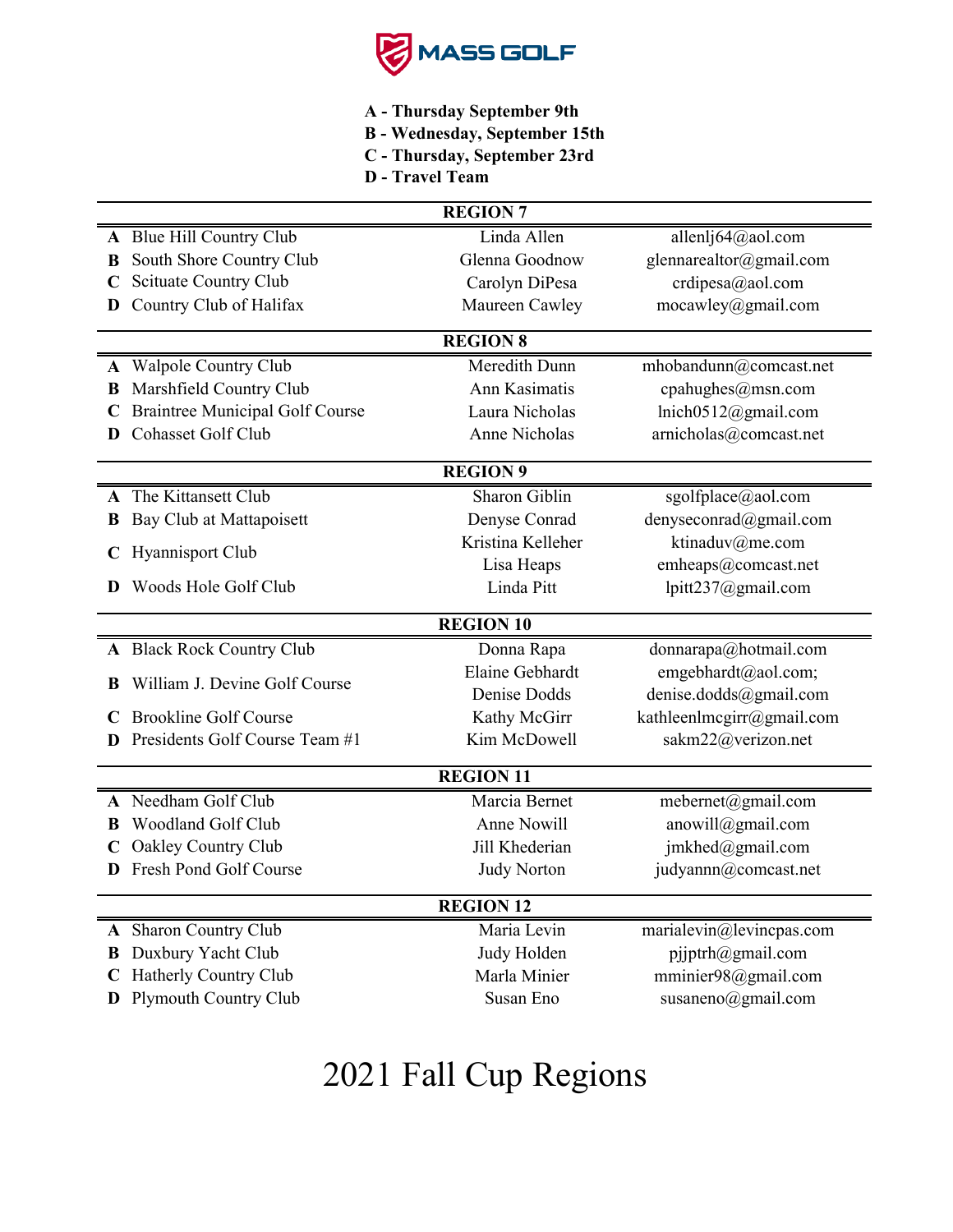

- **A Thursday September 9th**
- **B Wednesday, September 15th**
- **C Thursday, September 23rd**
- **D Travel Team**

|   |                                     | <b>REGION 13</b>          |                                |
|---|-------------------------------------|---------------------------|--------------------------------|
|   | A Wampatuck Country Club            | Kathleen O'Loughlin       | kateo355@gmail.com             |
| B | Foxborough Country Club             | Audrey Spillane           | Audreyspillane@comcast.net     |
|   | TPC of Boston                       | Leslie Logan              | leslie logan@comcast.net       |
| D | Pinehills Golf Club                 | Diane Cahill              | dmcah@aol.com;                 |
|   |                                     | Martha Kelly              | mdka4@aol.com                  |
|   |                                     | <b>REGION 14</b>          |                                |
|   | A Allendale Country Club            | Debbie Saba               | sec8frha@hotmail.com           |
| В | Country Club of New Bedford         | Nicki Demakis             | ndemakis@tidlaw.com            |
|   | Acoaxet Club                        | Kate Campbell             | katecampbell0624@gmail.com     |
|   | Acushnet River Valley Golf Course   | Patti Tanaka              | ptanaka101@aol.com             |
|   |                                     | <b>REGION 15</b>          |                                |
|   | A Country Club of Greenfield        | Liz Dolby                 | Elizabeth.dolby@cypress-pt.com |
|   |                                     | Patty Peltier             | ppeltier1960@gmail.com;        |
| В | Wahconah Country Club               | Joanne Warren             | jowarren59@hotmail.com         |
|   | Country Club of Wilbraham           | Bobbi Perry               | ripx2@msn.com                  |
| D | Taconic Golf Club                   | Mace Foehl                | mace45@me.com                  |
|   |                                     |                           |                                |
|   |                                     | <b>REGION 16</b>          |                                |
| A | The Ledges Golf Club                | Sherry Webb               | smith34saw@outlook.com         |
| В | Holden Hills Country Club           | Jeanne Decenzo            | jeanmarie8@charter.net         |
|   | Worcester Country Club              | Lyn Bartholomew           | lynbartholomew@yahoo.com       |
| D | Gardner Municipal Golf Course       | Judy Walker               | judygolfshoes@comcast.net      |
|   |                                     | <b>REGION 17</b>          |                                |
|   | A Marlborough Country Club (Sept 9) | Anne Hopper               | ahophop5@gmail.com             |
| B | Green Hill Municipal Golf Course    | Chris Coughlin            | christine.coughlin25@gmail.com |
|   | <b>Hopkinton Country Club</b>       | Beth Johnson              | 6bjohnson@comcast.net          |
|   | D Framingham Country Club           | Joan Guerrant             | joanpguerrant@gmail.com        |
|   |                                     |                           |                                |
|   |                                     | <b>REGION 18</b>          |                                |
|   | A Wollaston Golf Club               | <b>Margaret Butteriss</b> | mbutteriss@comcast.net         |
| В | Mount Pleasant Golf Club            | Celeste Tremblay          | celeste tremblay@yahoo.com     |
| C | <b>Wedgewood Pines Country Club</b> | Laura Burke               | lauraburke1@comcast.net        |
|   |                                     | Kit Norris                | norriskit@aol.com              |
| D | Nashawtuc Country Club              | Toni Bowden               | bowdentoni@gmail.com           |
|   |                                     |                           |                                |

## 2021 Fall Cup Regions